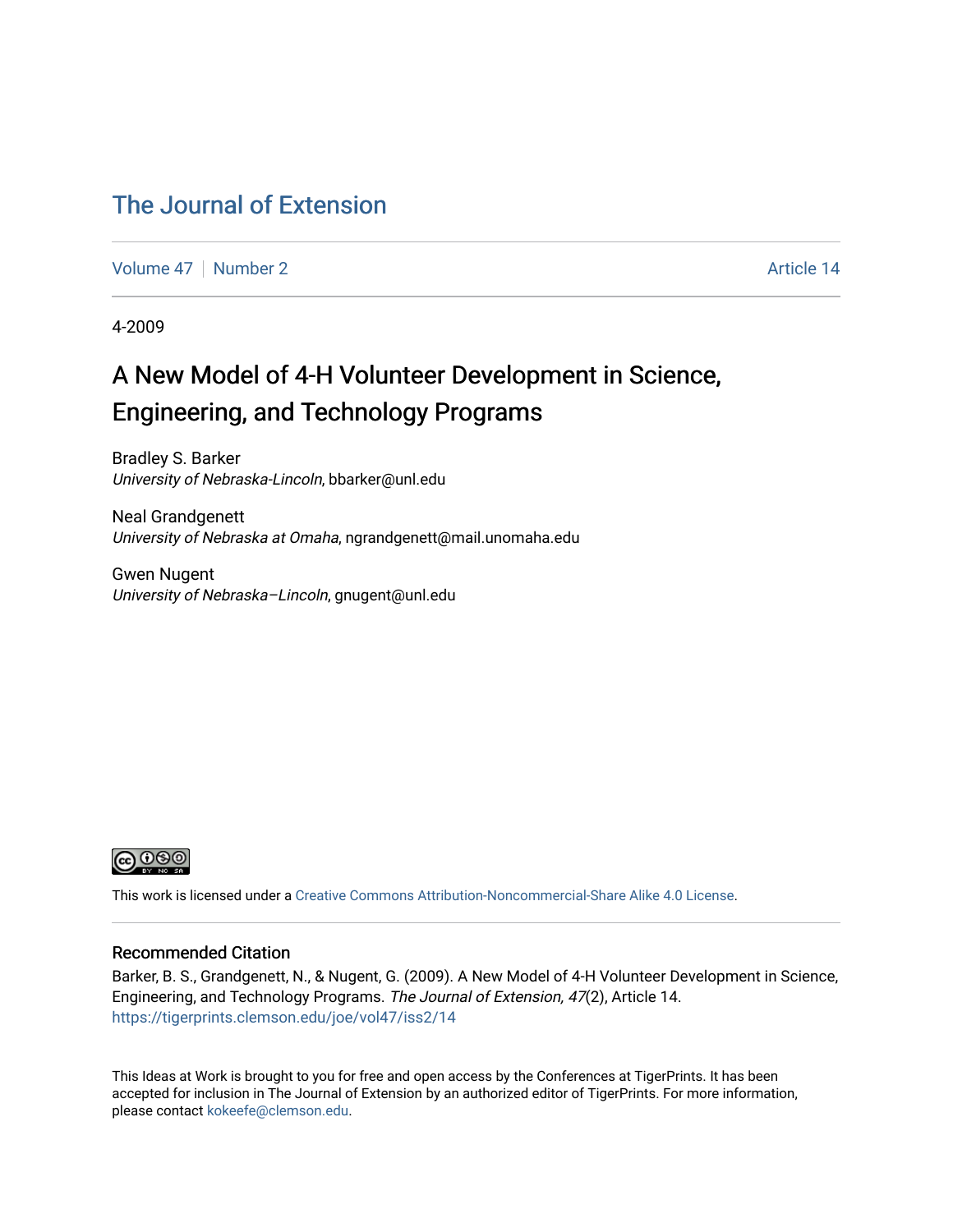A New Model of 4-H Volunteer Development in Science, Engineering, and Technology Program \$27/09 12:30:21

[an error occurred while processing this directive]





## **April 2009 Volume 47 Number 2 Article Number 2IAW4**

[Return to Current Issue](http://www.joe.org:80/joe/2009april/)

# **A New Model of 4-H Volunteer Development in Science, Engineering, and Technology Programs**

**Bradley S. Barker** University of Nebraska-Lincoln Lincoln, Nebraska [bbarker@unl.edu](mailto:bbarker@unl.edu)

**Neal Grandgenett** University of Nebraska at Omaha Omaha, Nebraska [ngrandgenett@mail.unomaha.edu](mailto:ngrandgenett@mail.unomaha.edu)

#### **Gwen Nugent**

Nebraska Center for Research on Children, Youth, Families and Schools University of Nebraska-Lincoln Lincoln, Nebraska [gnugent@unl.edu](mailto:gnugent@unl.edu)

**Abstract:** New initiatives centered on science, engineering, and technology (SET) in 4-H may be moving away from the long-established adult volunteer delivery model. This shift in delivery may be due to a lack of availability of adult volunteers who possess the necessary SET competencies to effectively lead 4-H clubs. One way to offset this trend may be to blend traditional face-to-face training with continuous training efforts that include asynchronous on-line training modules, synchronous Web-based meetings, and self-directed learning. This new 4-H SET Volunteer Competencies Training Model is being tested in the Nebraska 4-H Robotics and GPS/GIS program.

### **Introduction**

Nationally, 4-H has initiated the science, engineering, and technology (SET) mission mandate to help address the general shortage of new workers in the Science, Engineering, and Technology fields identified in the National Research Council's *Rising Above the Gathering Storm* publication (NRC, 2006). The stated goal of the 4-H SET mandate is to involve one million new youth in SET projects over the next 5 years (National 4-H Council, 2008).

Toward this goal, many individual states have undertaken SET initiatives with innovative programs dealing with relatively complex content topics. The National 4-H Headquarters has awarded eight 4-H SET programs with Programs of Distinction status, designating that they are high-quality 4-H programs (National 4-H Headquarters, 2008). The programs range from intensive summer programs, afterschool programs, to programs that are completely on-line. Three specific examples include the Terrapod program at Montana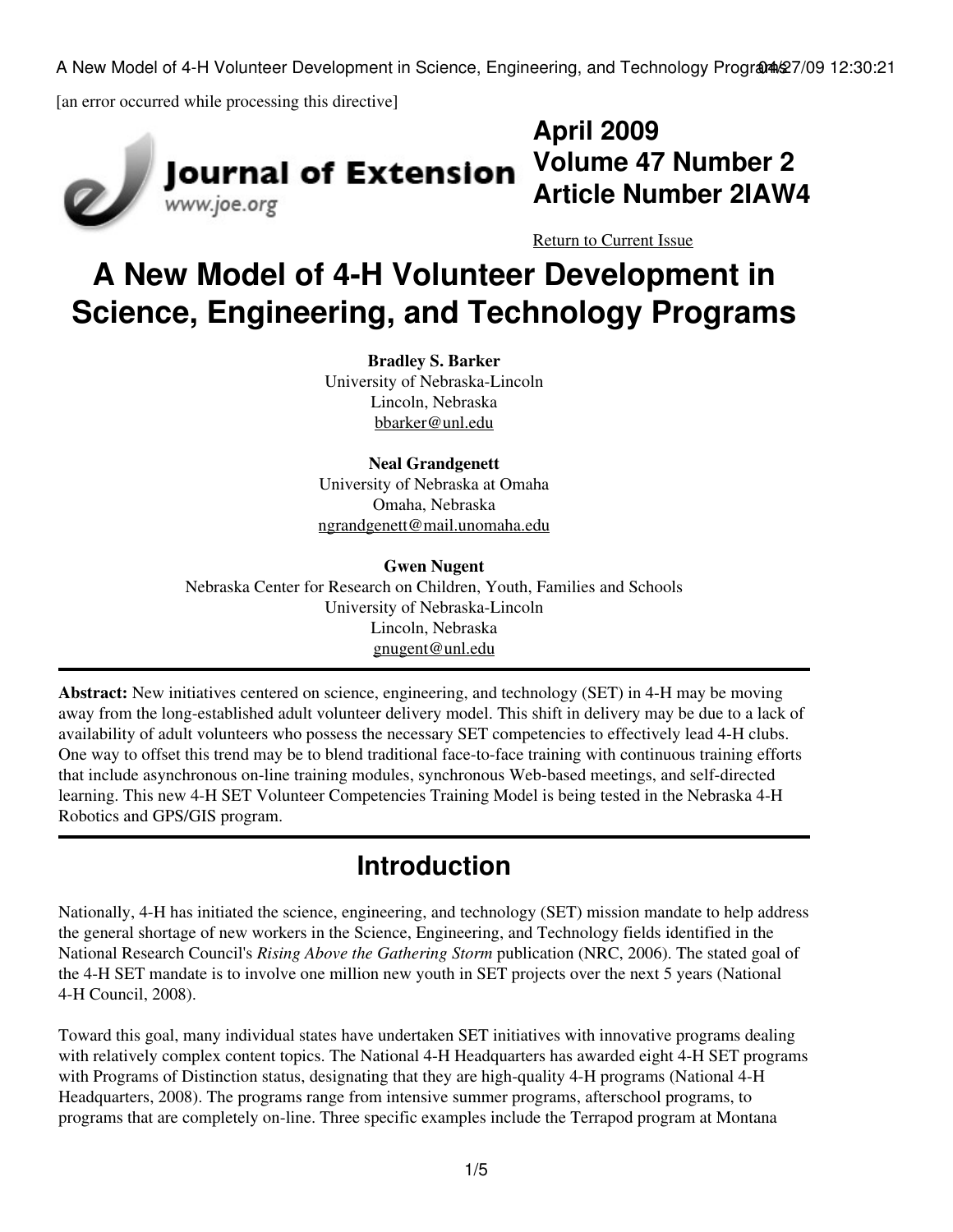A New Model of 4-H Volunteer Development in Science, Engineering, and Technology Program \$27/09 12:30:21

State University, where students learn about science by creating short 2-3 minute films on science topics (Astroth, Bean, Baker, Holzer, & Kesner, 2008); the Union County 4-H Summer Science program from Rutgers Cooperative Research and Extension of Union County, where science day camps are offered to youth during the summer (Nichnadowicz, 2006); and the Corroboree 4-H across the Seas Science Education Website program, an on-line program for teachers, 4-H agents, and students to learn about scientific field-based data collection (Bourdeau, 2005).

What is interesting about these innovative programs of distinction is that they do not rely on the traditional 4-H adult volunteer to deliver the program. For example, the Union County Extension program stated that their program was unique because they do not rely on volunteers, but rather on paid staff, because of the intensity of the program. Other projects use Extension educators, classroom teachers, and university faculty to facilitate these 4-H programs. Overall, five out of the eight programs do not use adult volunteers in their delivery model. While this is not an exhaustive list of projects, it does suggest a general trend away from traditional 4-H volunteer-based delivery.

#### **Traditional 4-H Delivery Model**

4-H has traditionally relied on its cadre of adult volunteers to deliver programs (Smith, Meehan, Enfield, George, & Young, 2004; Schmiesing & Safrit, 2007; Smith, Dasher, & Klingborg, 2005; Boyce 1971; Kaslon, Lodl, & Greve, 2005; Culp, McKee, & Nester, 2007). Past research indicates that when adult volunteers receive appropriate and effective training they can more successfully lead 4-H clubs (Smith et al., 2004; Hoover & Connor, 2001; Richard & Verma, 1984; Rauner, 1980). Proper volunteer training can also benefit the program by an increased sustainability of the programs (Snider, 1985) and improved volunteer retention rates (Van Winkle, Busler, Bowman, & Manoogian, 2002). In some instances, adult volunteer training is conducted face-to-face (FTF) at the county level, or more recently there have been on-line volunteer training programs (Kaslon, Lodl, & Greve, 2005).

Traditional adult volunteer training is usually a one-time, short-duration and synchronous event that is delivered either face-to-face or on-line (Kaslon, Lodl, & Greve, 2005). Moreover, many times adult volunteers have prior knowledge and experience in the project area that they are leading. However, when the adult volunteer does not have the prior knowledge to build upon within the training, it requires a different training model both in terms of frequency and depth.

#### **4-H SET Competency and Movement from Tradition Delivery Methods**

So why are the 4-H SET initiatives moving away from the traditional 4-H volunteer delivery method? One theory is that traditional 4-H volunteers do not typically possess the competencies to lead clubs in SET areas. Developing competencies is an important aspect of volunteer training and includes the specific skills, knowledge, and attitudes needed to effectively lead 4-H clubs dealing with SET topics (Culp, McKee, & Nester, (2007). While there is very little research on SET volunteer training, Smith et al. (2004) found that adult volunteers could effectively train youth teen leaders who in turn taught upper elementary students an animal science curriculum. Moreover, Konan and Horton (2000) found that using the 4-H experiential model, the participating elementary school teachers felt more confident in teaching science topics after attending hands-on training.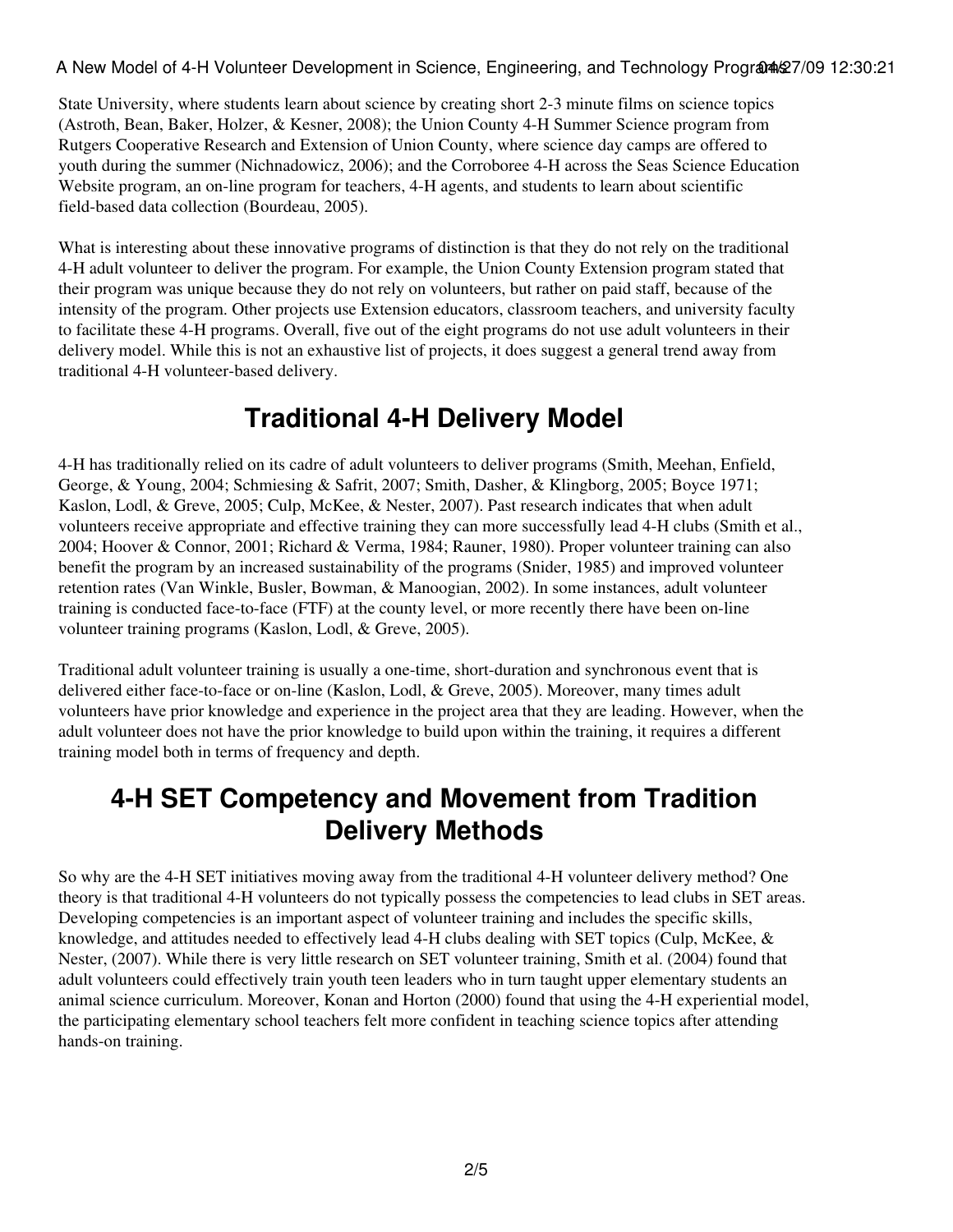### **A New Model for Volunteer Development**

In situations where volunteers lack prior knowledge in a subject area, it may be difficult to use existing short-term training models. An alternative model that provides multiple training sessions and opportunities to explore content areas in depth may be more successful. For example, in Nebraska, 4-H volunteers are leading special-interest clubs that integrate many SET areas like robotics, global positioning system(s) (GPS), and geographic information systems (GIS) as they relate to natural resources and precision agriculture. At the onset of the project, we provided volunteers one-time face-to-face trainings lasting from 2 to 4 hours. Volunteers were also provided software tutorials to learn more about building and programming robots.

Next, we provided volunteers sample curriculum lessons to directly pilot with their clubs. It became apparent that the older training model was less than adequate when the participating youth began quitting the clubs and the adult volunteers said they would no longer meet. Therefore, we developed a new competency-based model, where volunteers are provided continuous opportunities to learn about the technologies (See Figure 1).

The new model includes face-to-face (FTF) trainings that are still relatively short in duration. In addition, however, volunteers can access on-line training modules that deal with specific topics, with the idea that they could view these modules as they prepare for their club meetings. Volunteers can also attend monthly Web-based synchronous Adobe Connect trainings, where they learn from other volunteers and project staff. Finally, volunteers are encouraged to engage in continuous self-directed learning. The Venn diagram below contains four training methods; the circular arrows represent continuous training efforts.



**Figure 1.** 4-H SET Volunteer Competencies Training Model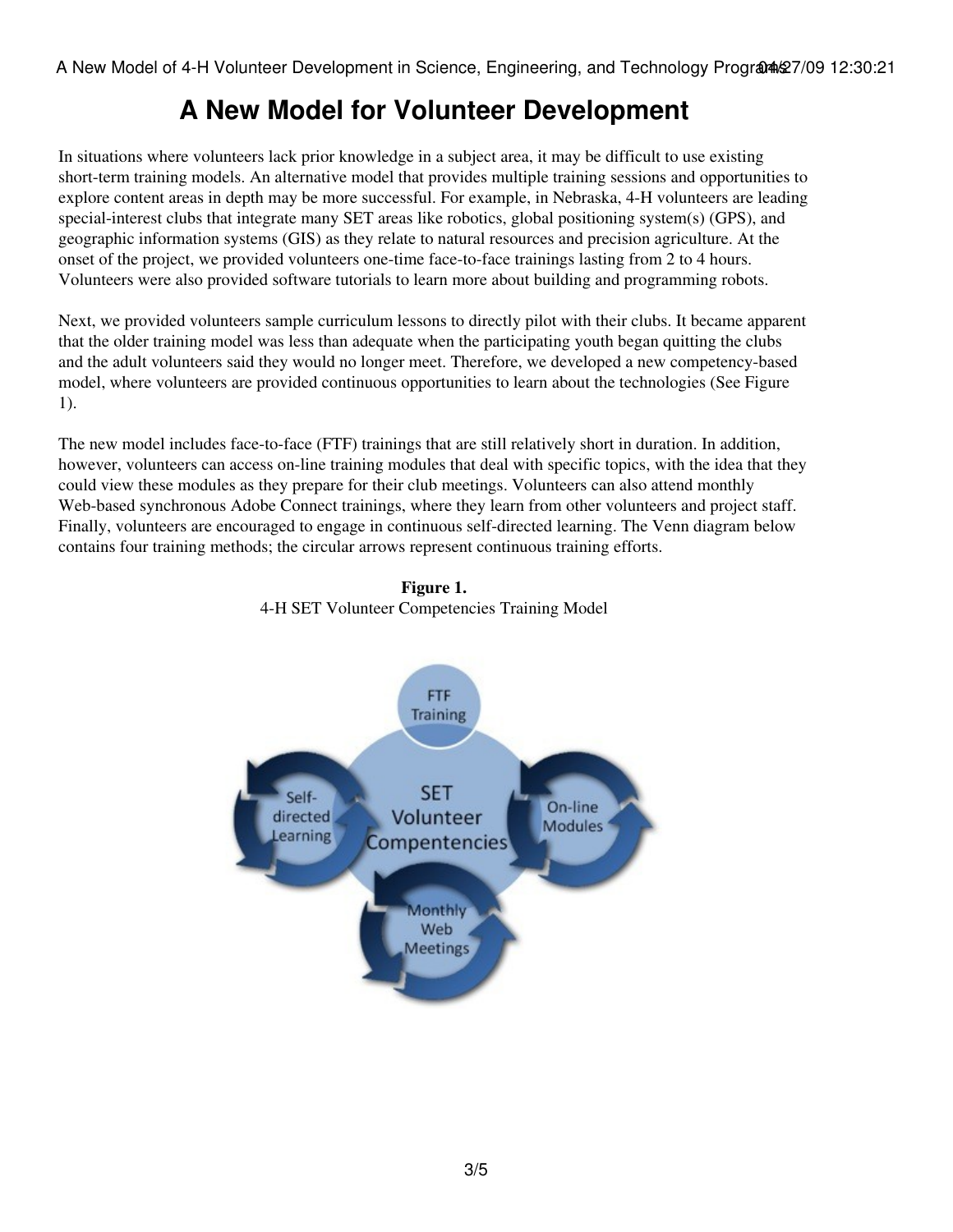#### **Summary and Recommendations**

The current trend in SET programming delivery in 4-H appears to rely less on volunteers and more on Extension faculty. One possible explanation for this growing trend is that volunteers often lack the competencies needed to lead 4-H clubs effectively in these new program areas. Moreover, as the number of hours and complexity of subject matter in a SET program increases, it is becoming ever more challenging to develop the needed competencies in volunteers.

However, the traditional adult-volunteer delivery model is not dead. By providing a blended training model that combines face-to-face, asynchronous on-line, and synchronous Web-based training opportunities, the SET competencies can be addressed more incrementally. Another piece of the model is for volunteers to participate in their own self-directed learning that may in turn lead to a better understanding of the goals for youth in 4-H programs. For example, in a robotics program, the adult volunteer would build and program an example robot prior to teaching the club and experience the activity as a student, before leading the youth in building their own robots.

This blended training model is being tested as part of the Nebraska 4-H Robotics and GPS/GIS program and is appearing to be a small "glimpse" into the future of volunteer development in 4-H.

#### **Acknowledgments**

This material is based upon work supported by the National Science Foundation under Grant No. ESI-0624591

#### **References**

Astroth, K., Bean, P., Baker, R., Holzer, Q., & Kesner, T. (2008). *TerraPod-teaching science and technological literacy through film-making.* Retrieved April 22, 2008, from: <http://www.national4hheadquarters.gov/about/pod-set/TerraPod.pdf>

Bourdeau, V. (2005). Corroboree-4-H across the seas science education website. Retrieved April 24, 2008, from: <http://www.national4-hheadquarters.gov/about/pod-set/corroboree.pdf>

Boyce, M. (1971). A systematic approach to leadership development. Washington D.C.: USDA, Extension Service. (ERIC Document Reproduction Service No. ED 065763).

Culp, K., McKee, R., &Nestor, P. (2007). Identifying volunteer core competencies: Regional differences. *Journal of Extension* [On-line], 45(6) Article 6FEA3. Available at: <http://www.joe.org/joe/2007december/a3.php>

Hoover, T., & Connor, N. (2001). Preferred learning styles of Florida association for family and community education volunteers: Implications for professional development. *Journal of Extension* [On-line], 39(3) Article 3FEA3. Available at:<http://www.joe.org/joe/2001june/a3.php>

Kaslon, L., Lodl, K., & Greve, V. (2005).Online leader training for 4-H volunteers: A case study of action research. *Journal of Extension* [On-line], 43(2) Article 2FEA4. Available at: <http://www.joe.org/joe/2005april/a4.php>

Konen, J., & Horton, R. (2000). Beneficial science teacher training. *Journal of Extension* [On-line], 38(2)